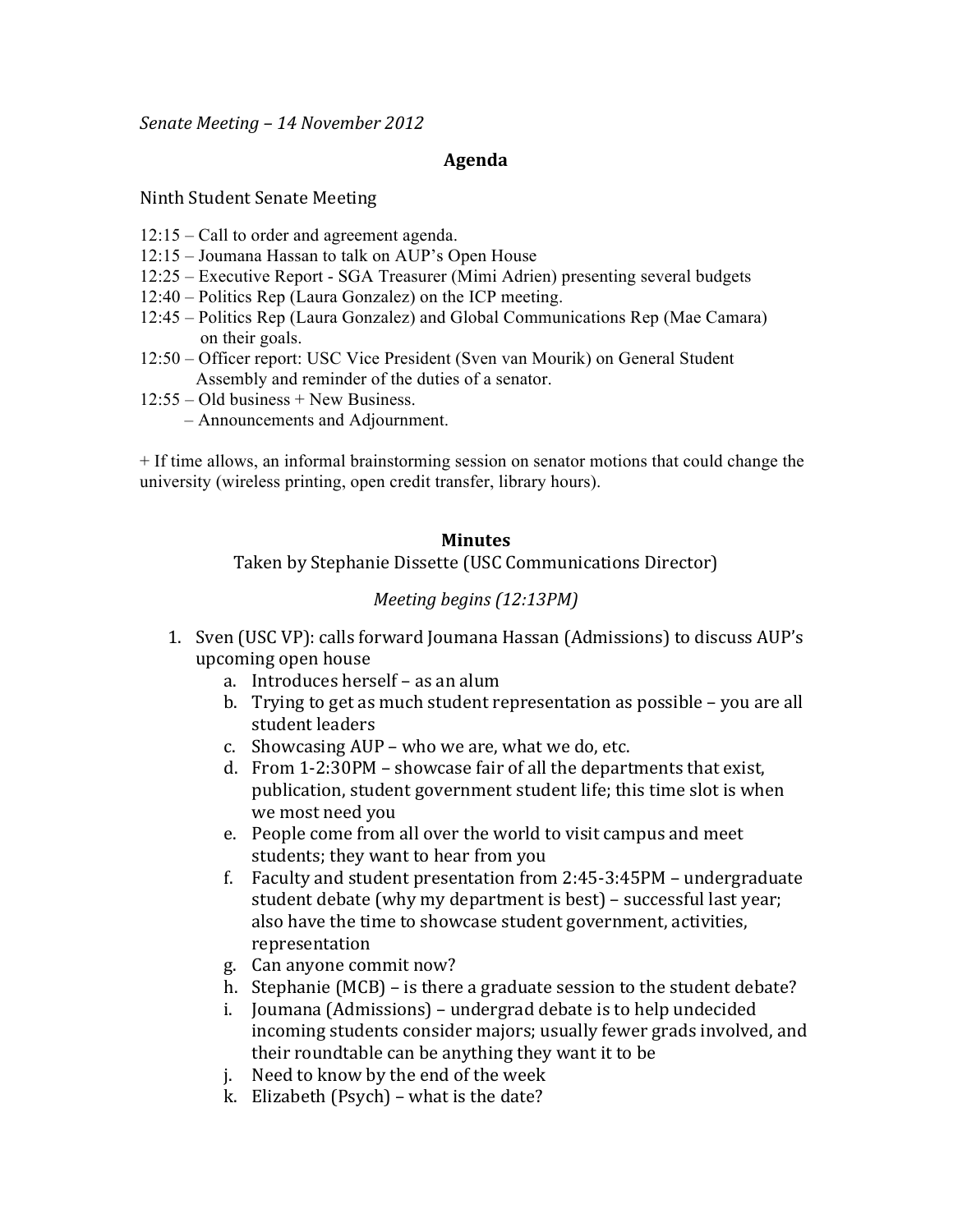- l. Joumana (Admissions) 23rd November
- m. Elizabeth (Psych) as psychology rep, I'd like to be there to represent my major
- n. Politics, Economics, and French still need representation
- o. Laura (ICP) I'd like to be there for politics, but I have class; can I help send someone from my department to you?
- p. Joumana (Admissions)  $-$  yes, of course. Email me here: joumana.hassan@aup.edu
- q. Sven (USC VP) there is no French representative right now in the Senate
- r. Joumana (Admissions) that's okay, I know that department is changing a lot right now
- s. Max (Econ) if I can't be there, I will find a rep for the Econ department
- t. Joumana (Admissions) great. Thank you. We would also use anyone who'd like to come give campus tours throughout the day;
- u. Anyone going home over winter break that would like to take admissions material to your home school or high school, that would really help too; most incoming students hear about AUP through friends, family, current students
- v. Sven (USC VP) can anyone else here now volunteer?
- w. Joumana (Admissions) you can let me know by Friday; thank you.
- 2. Sven (USC VP) calls forward Karena (USC SD) to discuss a speaker proposal
	- a. Karena (USC SD): one of my goals this year was to bring more speakers to AUP students
	- b. The guest speaker I found is Grace Brown "Project Unbreakable"
	- c. She uses her skills as a photographer to help raise awareness about sexual abuse
	- d. (Plays her video) speaker in video is the speaker we want
	- e. Monday,  $26<sup>th</sup>$  November important to the SGA and student affairs as a part of our sexual awareness week leading into December  $1<sup>st</sup>$ , world aid's day
	- f. Speech and  $Q&A$  session
	- g. First time overseas, but she's spoken at other universities like MIT; important for our university because she is a young university student that's making a difference through social media; empowers victims of sexual violence – taking back power that was taken away from them
	- h. Mimi (Treasurer) explains budget; how this speaker would affect the budget; takes about 8% of the Global Activities budget. (Pie chart to be attached)
	- i. In previous years, we haven't used as much of those funds; shows a shift in getting more speakers from outside the community; this speaker also ties in perfectly with our sexual awareness week; would say a lot for AUP
	- j. Karena (USC SD) any questions?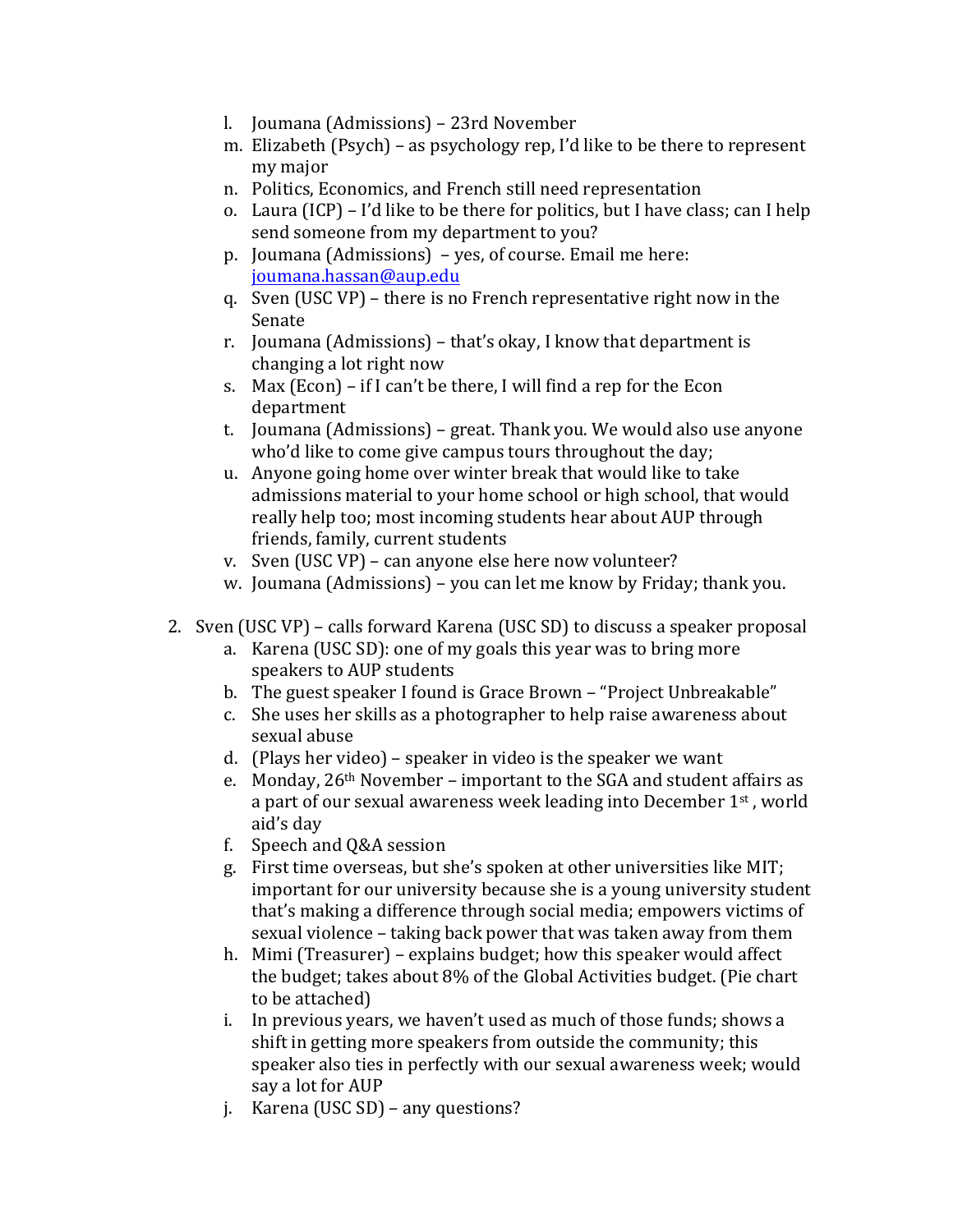- k. Laura (ICP) would she focus particularly on university students or sexual violence in general?
- l. Karena (USC SD) it's not about the degree of violence, it's about how
- m. Laura (ICP) do we need to accept this budget?
- n. Sven (USC VP) that's up to you
- o. Laura (ICP) moves to accept this budget
- p. Darcee (MPL/MPPA) seconds
- q. Darcee (MPL/MPPA) with Sven asking us to pose a question to our constituents for General Student Assembly – three constituents have already asked me for more speakers; this is perfect
- r. Max (Econ) Part of club's budget?
- s. No, global activities budget
- t. Laura (ICP) move to previous question
- u. Majority rules
- v. Unanimously accepted
- 3. Mimi (Treasurer) club's budget
	- a. First, thank you for approving budget for the Wine Society; we followed up on your concerns, and she has given us a more specific outline for her plans with the new budget
	- b. Four requests for this meeting: AUPPA, Club's Room, Roots and Shoots, AUP Wine Society
	- c. (Passes around a budget breakdown for AUPPA's previous approval)
	- d. AUPPA about  $11\%$  of club's budget
	- e. Roots and Shoots about  $4.1\%$  of club's budget
	- f. Roots and Shoots has been around for a while, it's one of the most effective clubs on campus; already had events this year; meet regularly; good student participation; bi-monthly bake sales going well
	- g. Roots and Shoots is asking for a total of 963 euros (4%) of club's budget
		- i. T-shirt budget sustainability; using collected t-shirts to make new things such as bags
		- ii. Bake Sales fundraising for students to go to Tanzania; asking for about 25 euros for each; goes to scholarship fund
		- iii. Informational meetings hoping to get reimbursed for refreshments we provide for our members
		- iv. Community informational events different outreach activities, such as "Wasteland" screening, had about 10 people attend and then more show up later for a discussion; a lot of good feedback, led to our t-shirt collection and reusing
		- v. December  $5<sup>th</sup>$  trying to host another such event
		- vi. Jane Goodall Fee have to pay to be an official Roots and Shoots club
		- vii. Max (Econ) questions: refreshments for your meetings? last year we said we wouldn't pay for refreshments for only the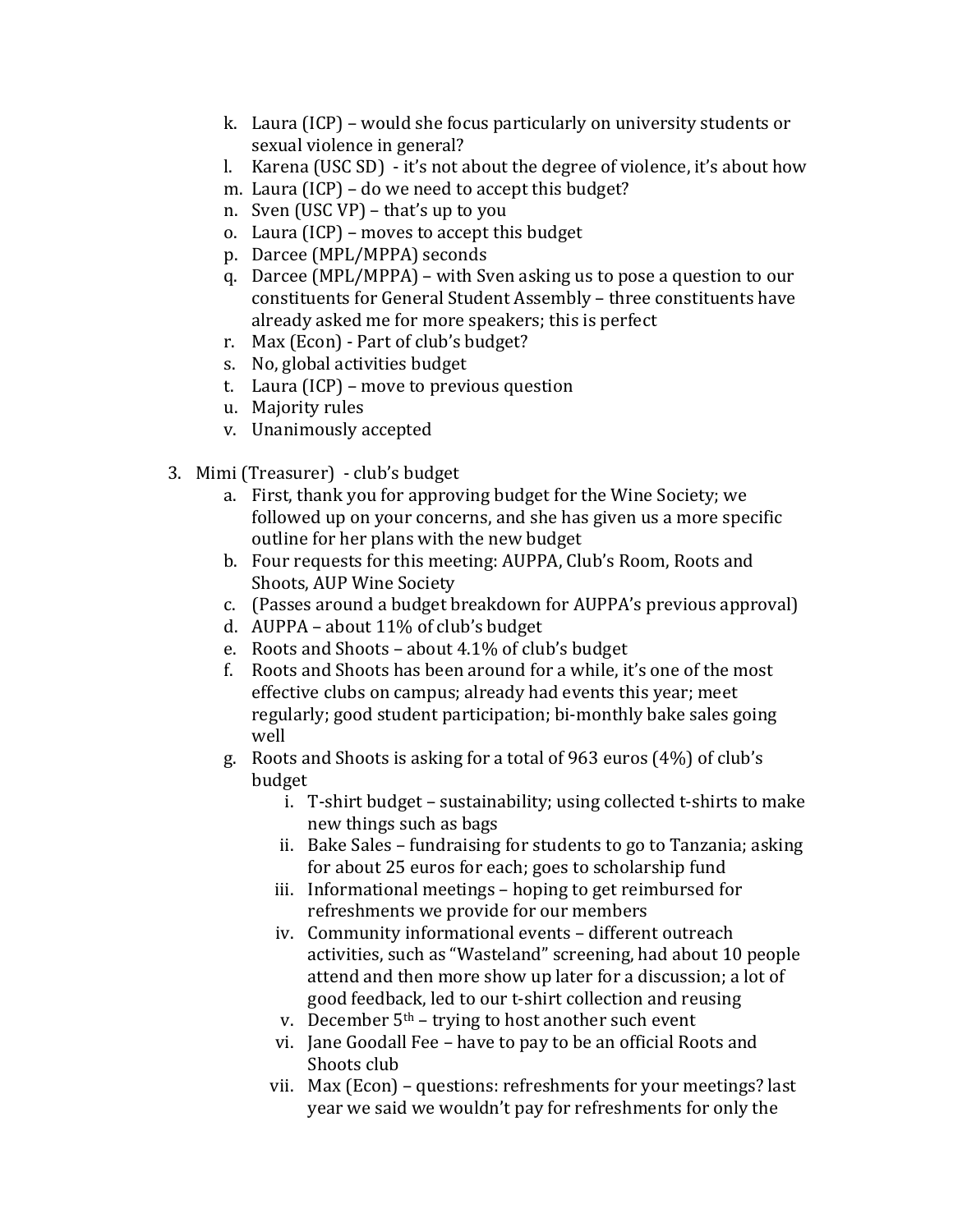club members, but if events are open to public we would offer; otherwise, everyone would come asking for food budgets; why do you need 180 euros for refreshments?

- viii. Mimi (Treasurer) for community informational events usually in the evenings, more of a dinner; pizza, etc. with an outside speaker or professor, we'd like to make it a bigger event; open houses usually involve refreshments;
	- ix. Stephanie (IBA) not sure I agree with expense for club meeting snacks, don't think it's appropriate
	- x. Max (Econ) move to accept the proposal, excepting part for club meeting refreshments (lowers to 913 euros)
	- xi. Stephanie (IBA) seconds
- xii. Any questions or points of information
- xiii. Laura (ICP) move to previous question
- xiv. Majority&agrees
- xv. Budget approved, with exception of refreshments, by majority vote
- h. AUPPA MUN Hamburg, good for school AUP can boast on website, etc. School has done MUNs in the past, the team has been successful every time; shows photos from previous debates
	- i. In the past, we didn't have enough support to be official delegates, which did not allow us to be included in international rankings
	- ii.  $2,710$  euros request mostly for transportation and housing
	- iii. Everyone going pays 65 euro registration fee; they sign a contract that says they have to pay what we help out with to compensate should they drop out
	- iv. Laura (ICP) vice president of AUPPA; joined a society of Parisian schools of Model UNs; aiming for 650 participants for a Parisian-wide Model UN – to occur next semester; privately funded with an endowment fund; aiming to build it up to help send students to MUN; need to build up our name to make this happen, which means we need at least 10 people to be a delegation to get in rankings, even if given awards, can't be represent without; opening up to members of the student body, not just club members; last year, members paid about 800 euros out of their own pockets
	- v. Daniel (Freshman) besides 65 euro fee, will participants have to pay extra for anything?
	- vi. Laura (ICP) pay for what food the conference doesn't provide; and of course, what we can't get approved here; 7 is minimum for a delegation this year
	- vii. Sven (USC VP) any motions on the floor?
	- viii. Ryan (MCT) moves to accept budget
		- ix. Stephanie (IBA) seconds
		- x. Max (Econ) how long is the conference?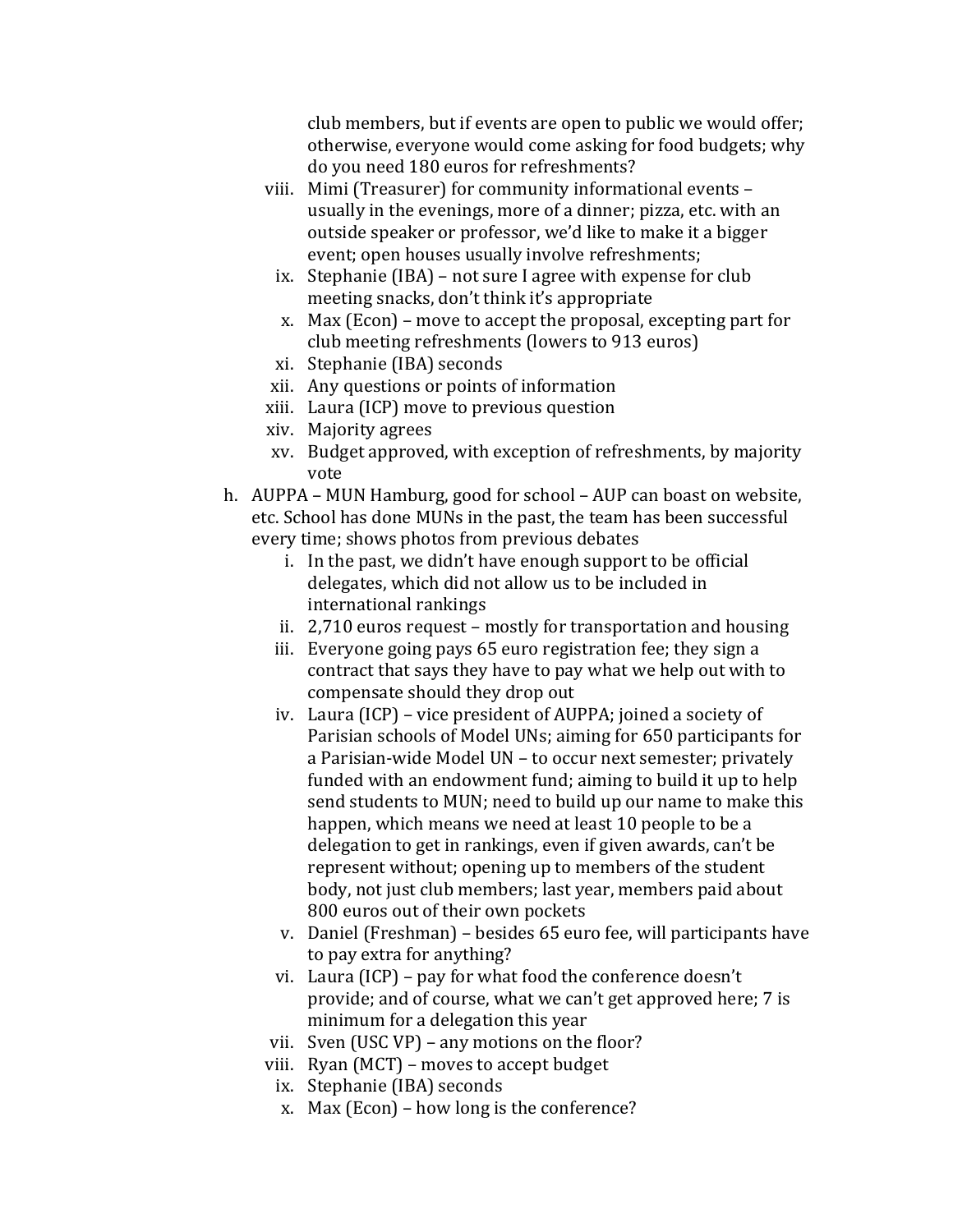- xi. Laura (ICP) 6-9<sup>th</sup>, three days
- xii. Toghzan (Senior) students will have to pay for transportation?
- xiii. Laura (ICP) only to subsidize, our first request the clubs committee asked us to bring down, so we asked participants to pay 65 euro entrance fee; bringing budget request down 650 euros
- xiv. Stephanie (IBA) moves to previous question
- xv. Majority vote
- xvi. Budget unanimously approved
- i. Mimi (Treasurer) last request is for the Club's Room; passes around request (to be attached)
	- i. First, we want to make this club's room and study room more useable for students; we really need a vice-chair, who would mostly focus on being liaison between clubs; any volunteers?
	- ii. Mae  $(GC)$  I can't commit right now, but I would like to talk to you about it
	- iii. Mimi (Treasurer) thank you. We'll talk soon.
	- iv. Back to budget request: ASM can still use it for weekly classes
	- v. Will work together to make room more adaptable, comfortable
	- vi. Spoken with Nicholas in maintenance, and he agreed to put in carpet and paint to match ASM office – using maintenance budget
	- vii. Requesting 1,250 euro
	- viii. Stephanie (IBA) have you thought about putting in a computer and printer?
		- ix. Mimi (Treasurer) yes, there are already two computers, students could print in ASM, and we would have a phone,
		- x. Daniel (Freshman) moves to accept budget
		- xi. Toghzan (Senior) seconds
	- xii. Laura (ICP) only concern is that the building has been sold it's no longer AUP property, we're renting it; will there be a club's room in our new building for these things?
	- xiii. Mimi (Treasurer) we are still here for another  $1.5$ -2 years, hopefully, if this is successful, it will build more community involvement, and that will transfer to new building
	- xiv. Max (Econ) you proposed the budget, then said you would go back and talk about it again, should we table it?
	- $xv.$  Mimi (Treasurer) unless we talk and something critical comes up, we want to order this now; we will come back if something comes up
	- xvi. Miriam (Junior) I've been in the room; not sure how a couch would fit – have you considered the space?
	- xvii. Mimi (Treasurer) yes, we have measured with couches in the building, we feel confident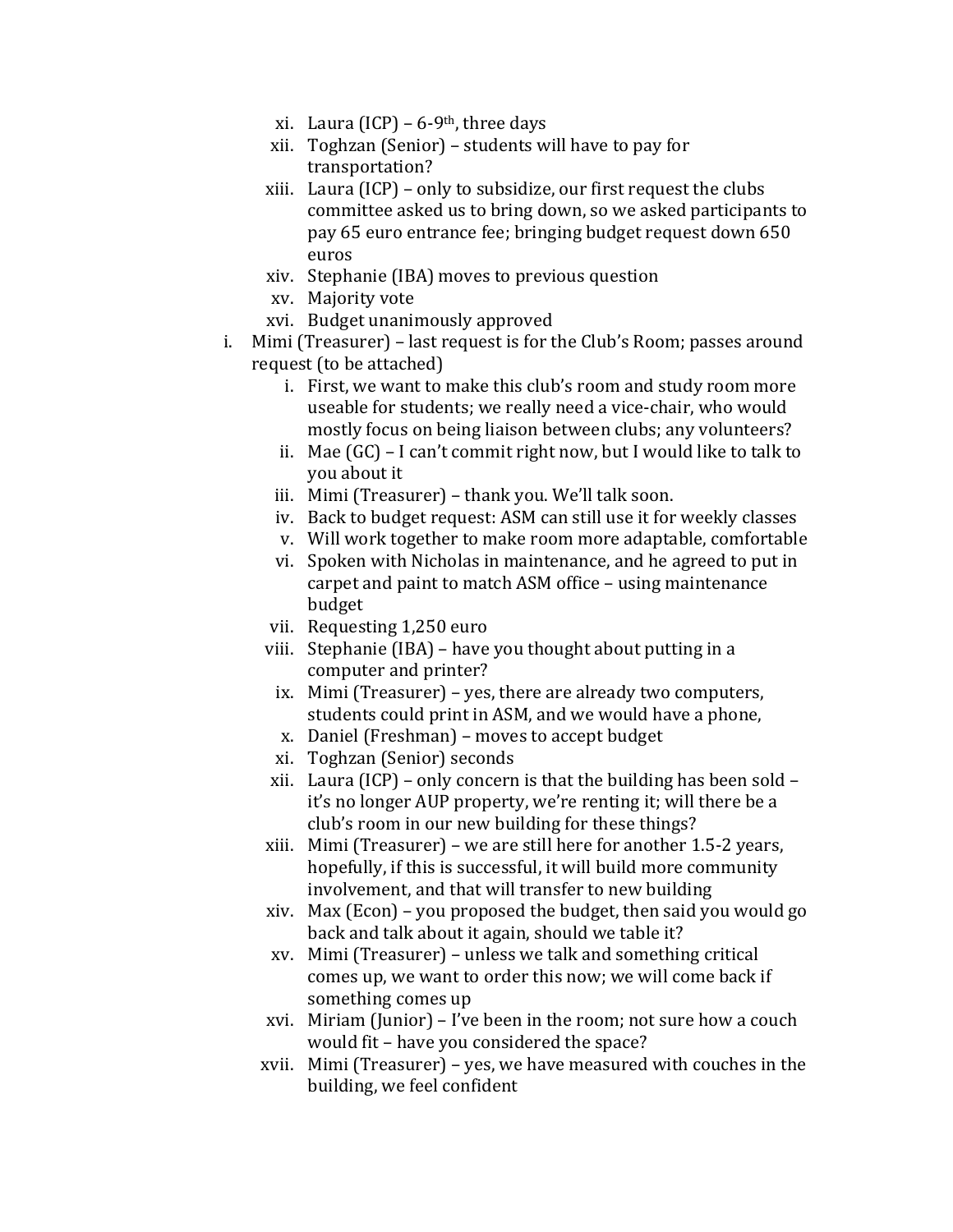- xviii. Dana  $(CS)$  since you have storage spaces, etc. the room will be locked a lot, right?
	- xix. Mimi (Treasurer) we want to have it open to the general student body more; trying to trust AUP students and make it available, but if there becomes a problem, we will re-evaluate; if you're concerned about open mic nights, SGA is always there and I will be responsible
	- xx. Laura (ICP) are you going to make it a room you would reserve, or is there a calendar where you would sign it out?
- xxi. Mimi it's already a room you can reserve through the 7eme website; we will discuss this method with clubs
- xxii. Kevin Fore  $(SA)$  right now, there are no rules, we want to set this up and introduce it so that we can use this room properly
- $xxiii.$  Mimi (Treasurer) we will be responsible for setting rules, etc. when we are set up
- xxiv. Max (Econ) do we really need storage units and cabinets?
- xxv. Mimi (Treasurer) units would be more aesthetic, more accessible, as opposed to locked storage units
- xxvi. Max (Econ) but is it necessary for all clubs to have one?
- xxvii. Mimi (Treasurer) there are more clubs than 10, not all will use them, we will continue to evaluate that need
- xxviii. Max (Econ) meeting room, study room, and classroom? So do we need the couch and lounge chairs if it's more or less a study room? What is the point of the room?
- xxix. Mimi (Treasurer) we want it to be relaxed and informal for clubs to meet; clubs have expressed that desire, not to sit around a conference table, but sit and relax
- xxx. Kevin Fore  $(SA)$  table can be put out or away to make more space
- xxxi. Dana  $(CS)$  if we are to approve this budget, how soon will it all be ready?
- xxxii. Mimi (Treasurer) hopefully, we will order this now, the room will be available as soon as possible, and over winter break maintenance will put in carpet and paint
- xxxiii. Amy (MIN/MAIA) moves to previous question
- xxxiv. Majority approves
- xxxv. Budget approved by majority vote
- 4. Sven (USC VP) introduces Laura (ICP)
	- a. Organizing ICP end of semester
	- b. Using part of 50 euros allocated to each senator for it don't need approval for it, but wanted you to know
- 5. Sven calls forward Mae (GC) and Laura (ICP) to discuss goals
	- a. Mae there are differences/problems with course availability in GC,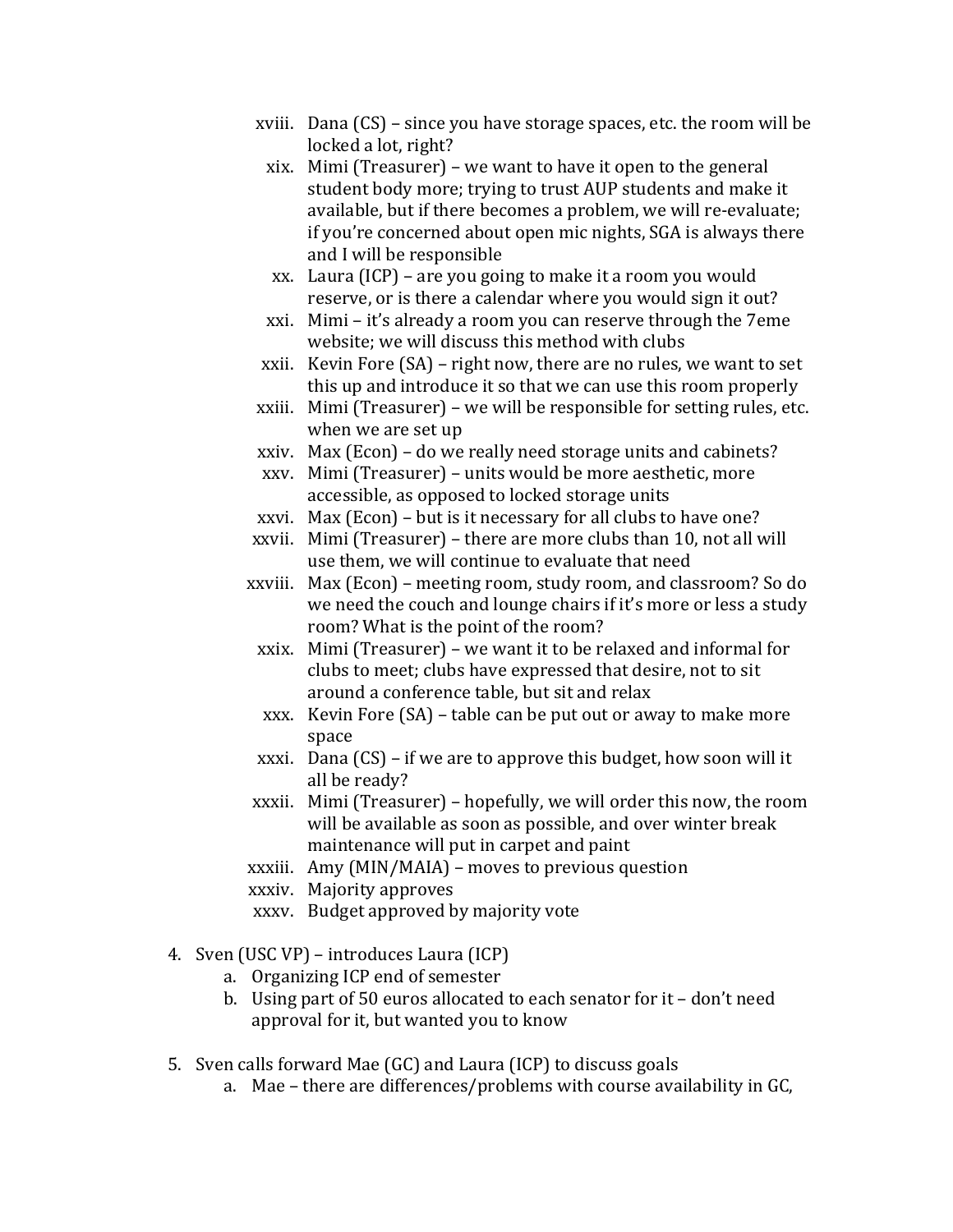- i. Trying to collaborate with professors to make sure this can be fixed
- ii. Working with 7eme to have a student public sphere for GC majors to collaborate better
- iii. Trying to host a social by end of semester to launch this new forum; skeptical about how that would work out, attendance, etc.
- iv. Idea is to network with current students for future collaboration, etc.
- v. Ouestions? No.
- b. Laura (ICP) probably heard most of my goals today
	- i. End of semester department party
	- ii. MUN and endowment fund
	- iii. Working in connection with the AUPPA, they overlap and take pressure off; works with ICP speaker series too
	- iv. Hopefully a larger end of year party
	- v. Figuring out budgeting for speaker series
	- vi. Questions? No.
- c. Sven (USC VP) point of information, Laura (ICP) mentioned use of  $50$ euro budget; available as long as you stay at or under 50 euros: iust announce to Senate
- 6. Sven (USC VP) General Student Assembly
	- a. Vital way of raising awareness
	- b. Introducing Senators to constituents
	- c. Need questions from Senators posters for around school
	- d. For all of you that have not seen me already about this, please send me a question by tonight
	- e. Stephanie (USC Comm) reads sample questions; asks for large images for posters
- 7. Sven (USC VP) time to consider goals for the semester
	- a. Attending meetings to a large part of your role
	- b. Talking with constituents and faculty is another part
	- c. Also, having an affect for change in this university can be a big thing too; my goal is for all of you to end the year having accomplished a larger goal for a positive change in the university, such as our History Rep's wireless printing goal, which was successful
- 8. Any old/new business?
- 9. Announcements:
	- a. Was the idea for an informal brainstorming session, but not enough time today
	- b. Registration for new courses has begun again Senate meetings will be at the same time next semester, Wednesdays period 3